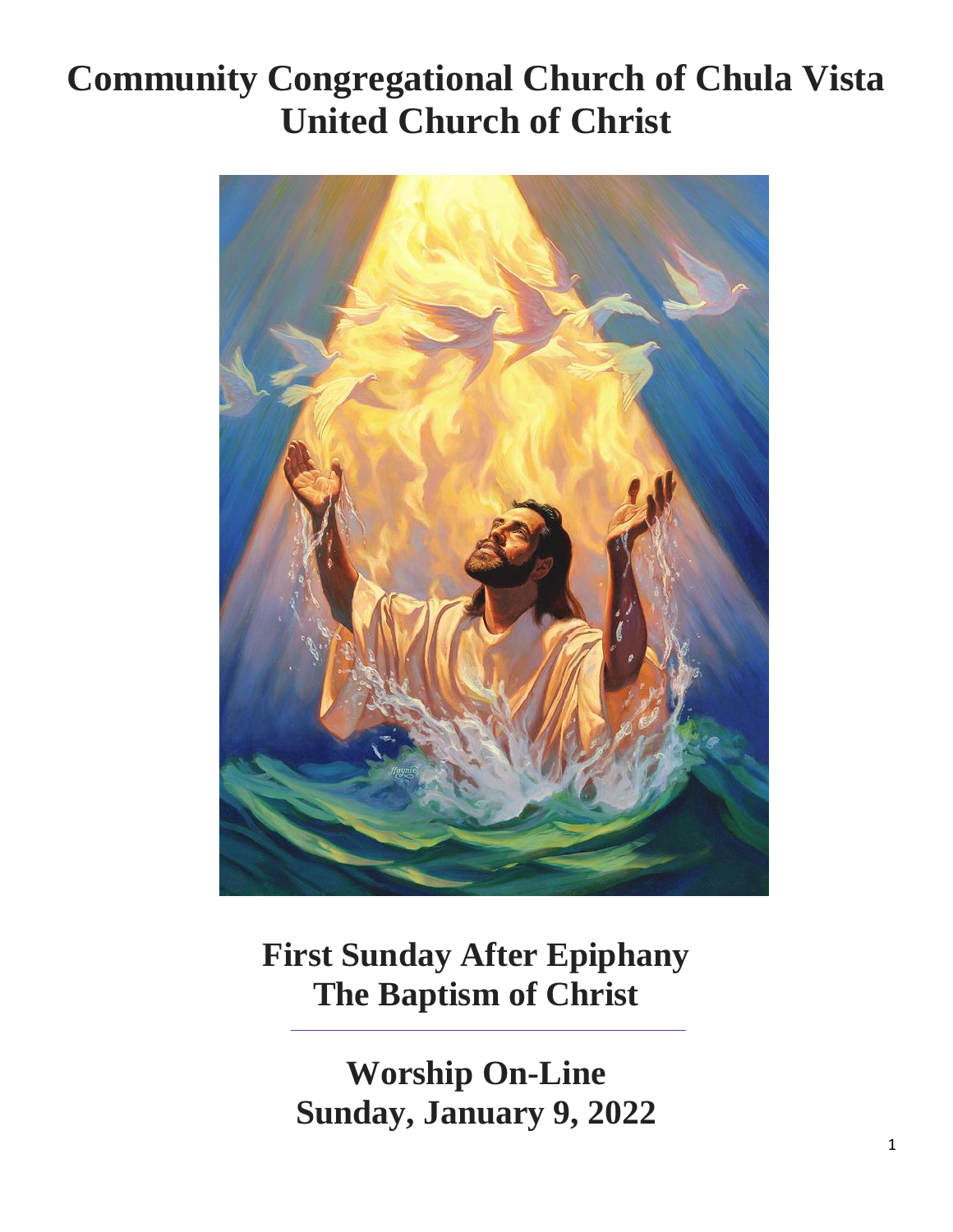# **Call To Worship:**

Leader: We are marked as God's beloved ones.

# **People: What have we done to deserve God's love.**

Leader: God's love is God's free gift to us, always and forever.

### **People: Even when we are difficult and turn away from God,**

Leader: God's love never vanishes from us.

### **People: Thanks be to God who is ever faithful to us, AMEN.**

### **Prayer of Invocation:**

Lord of Hope and Light, in the midst of Darkness you offered light to people who lived in fear. Today that light comes to us as we celebrate the Baptism of the Lord. Open our hearts this day and remind us that you have marked us as people of hope and light. Prepare us to serve you by serving your world. Speak to us now, Holy Spirit and fill us so that we may live out our Baptismal vows, now and always. In Jesus's name we pray. Amen.

### **Lionel Jasmin**

### **Welcome Rev. Liz Aguilar**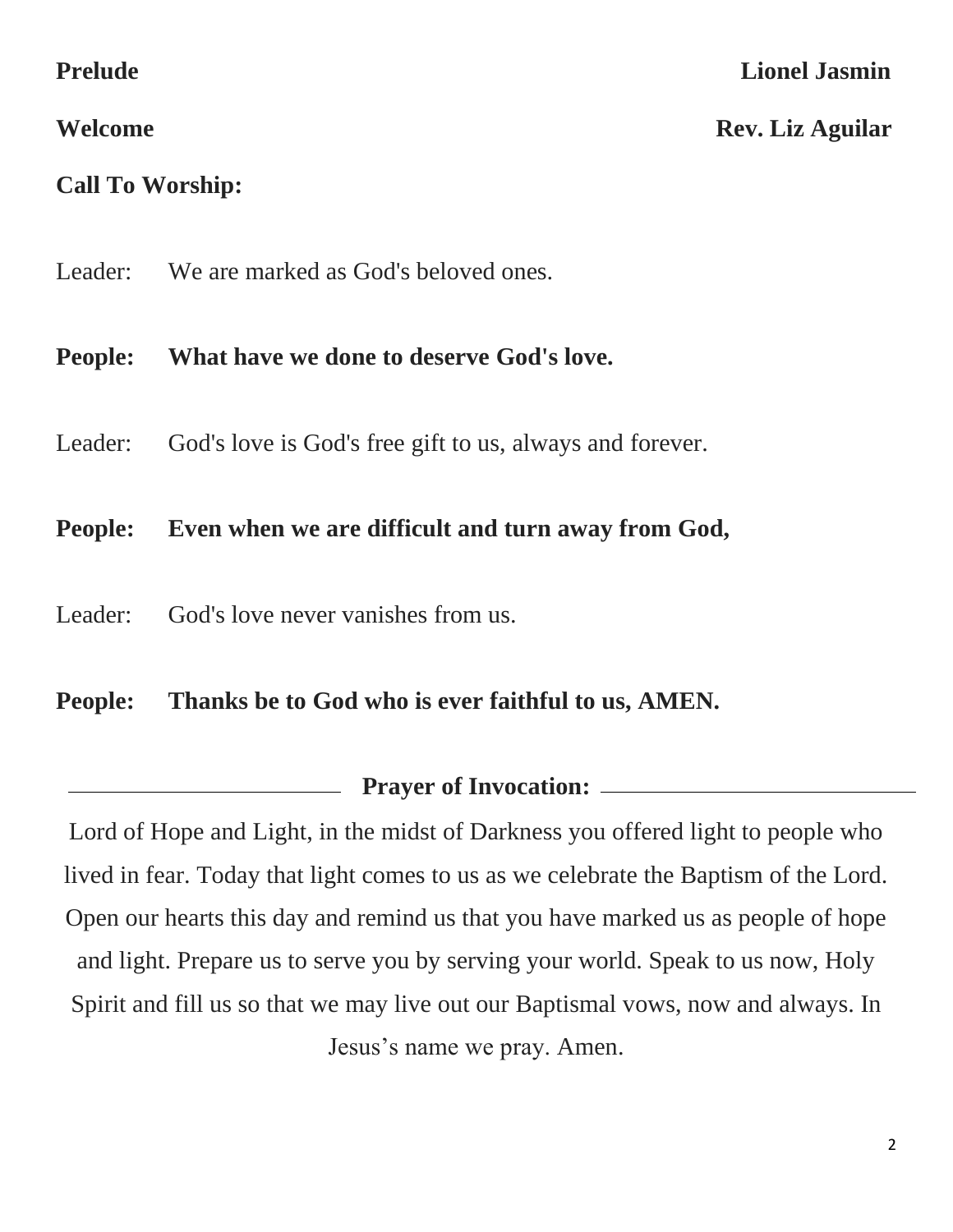### **Hymn of Praise:** (NCH) #27 **"From All That Dwell Below the Skies"**

### **Verse 1:**

From all the dwell below the skies Let the Creator's praise a rise; Alleluia! Alleluia! Let the Redeemer's name be sung through every land, by every tongue. Alleluia, Alleluia, Alleluia, Alleluia, Alleluia!

### **Verse 2:**

Eternal are your mercies, God; Your truth stands ever high and broad: Alleluia! Alleluia! Your praise shall sound from shore to shore till suns shall rise and set no more. Alleluia, Alleluia, Alleluia, Alleluia, Alleluia!

**Children's Story Pastor Liz**

### **Luke 3:15-17**

<sup>15</sup> As the people were filled with expectation, and all were questioning in their hearts concerning John, whether he might be the Messiah, **<sup>16</sup>** John answered all of them by saying, "I baptize you with water; but one who is more powerful than I is coming; I am not worthy to untie the thong of his sandals. He will baptize you with the Holy Spirit and fire. <sup>17</sup> His winnowing fork is in his hand, to clear his threshing floor and to gather the wheat into his granary; but the chaff he will burn with unquenchable fire."

### **Luke 3:21-22**

**<sup>21</sup>** Now when all the people were baptized, and when Jesus also had been baptized and was praying, the heaven was opened, **<sup>22</sup>** and the Holy Spirit descended upon him in bodily form like a dove. And a voice came from heaven, "You are my Son, the Beloved;<sup>[\[a\]](https://www.biblegateway.com/passage/?search=Luke+3%3A21-22&version=NRSV#fen-NRSV-25040a)</sup> with you I am well pleased."

**Scripture Reading Luke 3: 15-17, 21-22**